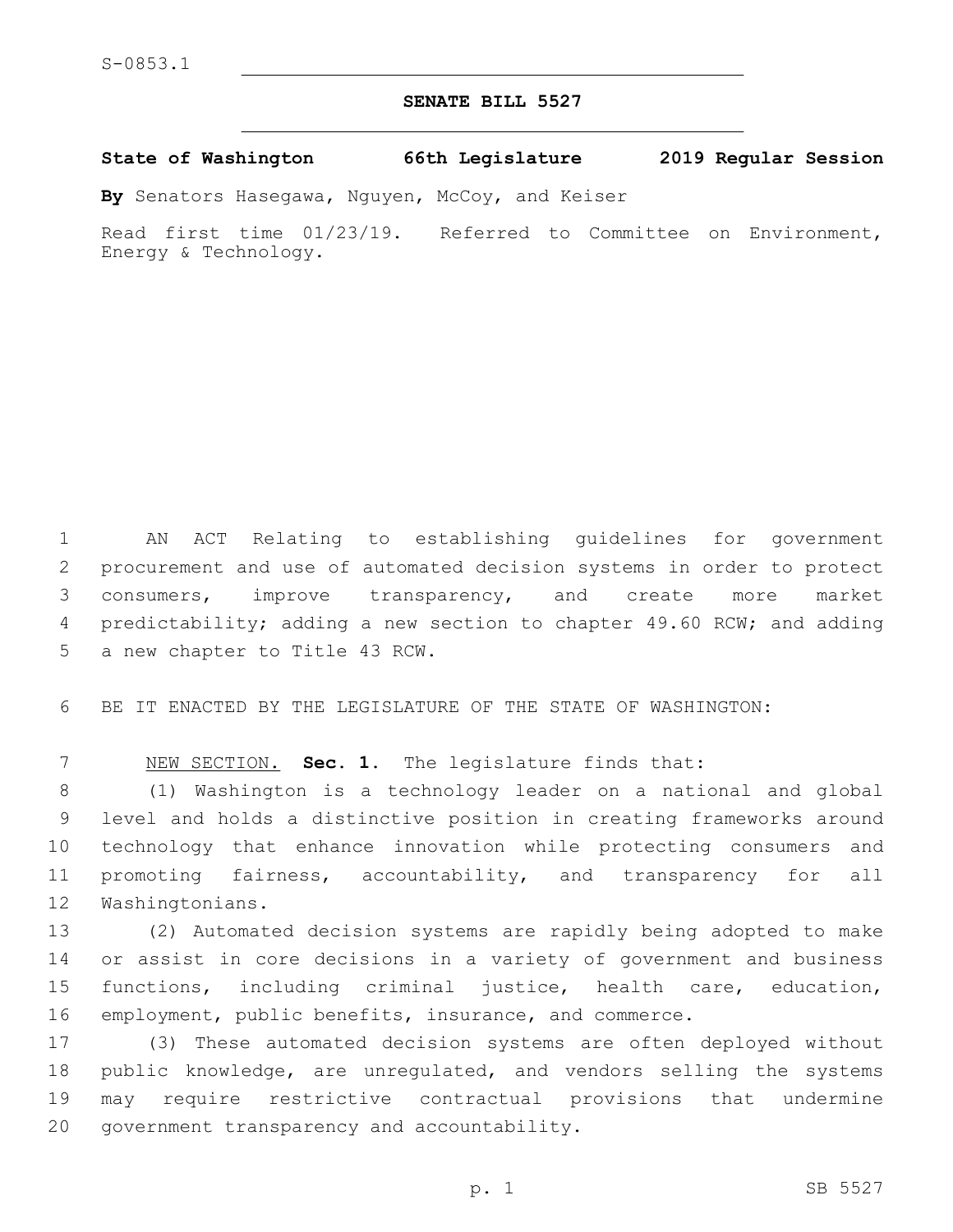(4) The use of these systems to make core government and business decisions raises concerns around due process, fairness, accountability, and transparency, as well as other civil rights and 4 liberties.

 (5) Reliance on automated decision systems without adequate transparency, oversight, or safeguards can undermine market predictability, harm consumers, and deny historically disadvantaged or vulnerable groups the full measure of their civil rights and 9 liberties.

 (6) In order to enhance innovation and ensure the use of these systems in ways that benefit Washington residents, the legislature intends to ensure the fair, transparent, and accountable use of 13 automated decision systems.

 NEW SECTION. **Sec. 2.** The definitions in this section apply throughout this chapter unless the context clearly requires otherwise.

 (1) "Algorithm" means a computerized procedure consisting of a set of steps used to accomplish a determined task.

 (2) "Algorithmic accountability report" means the report with 20 content enumerated in section  $5(2)$  of this act.

 (3) "Automated decision system" means any algorithm, including one incorporating machine learning or other artificial intelligence techniques, that uses data-based analytics to make or support 24 government decisions, judgments, or conclusions.

 (4) "Automated final decision system" means an automated decision system that makes final decisions, judgments, or conclusions without 27 human intervention.

 (5) "Automated support decision system" means an automated decision system that provides information to inform the final decision, judgment, or conclusion of a human decision maker.

 NEW SECTION. **Sec. 3.** By January 1, 2020, the chief privacy officer appointed in RCW 43.105.369 shall adopt rules pursuant to chapter 34.05 RCW regarding the development, procurement, and use of automated decision systems by a public agency. These rules must incorporate the minimum standards and procedures set forth in sections 4 and 5 of this act with respect to automated decision systems.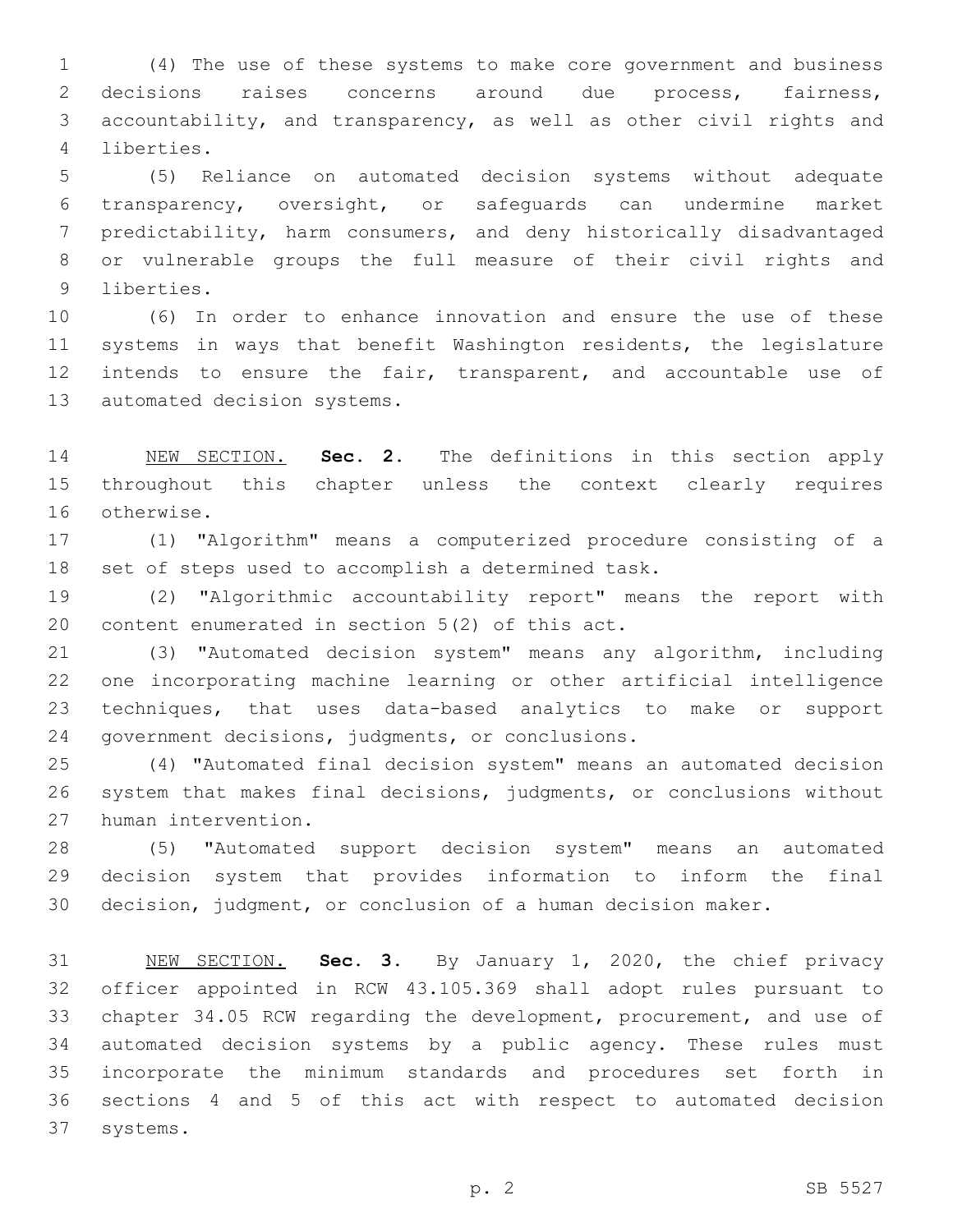NEW SECTION. **Sec. 4.** The following provisions apply to a public agency's development, procurement, or use of an automated decision system:

 (1) A public agency may not develop, procure, or use an automated decision system that discriminates against an individual, or treats an individual less favorably than another, in whole or in part, on the basis of one or more factors enumerated in RCW 49.60.010. A public agency may not develop, procure, or use an automated final decision system to make a decision impacting the constitutional or legal rights, duties, or privileges of any Washington resident, or to 11 deploy or trigger any weapon.

 (2) A public agency shall develop, procure, or use an automated decision system only after the public agency first completes an algorithmic accountability report and that report is approved by the chief privacy officer appointed in RCW 43.105.369, as set forth in 16 section 5 of this act.

 (3) A public agency that develops, procures, or uses an automated decision system must follow any conditions set forth in the relevant approved algorithmic accountability report. In addition, the public agency must, at a minimum:20

 (a) Give clear notice to an individual impacted by the automated decision system of the fact that the system is in use; the system's name, vendor, and version; what decision or decisions it will be used to make or support; whether it is a final or support decision system; 25 what policies and quidelines apply to its deployment; and how the individual can contest any decision made involving the system;

 (b) Ensure the automated decision system and the data used in the 28 system are made freely available by the vendor before, during, and after deployment for agency or independent third-party testing, auditing, or research to understand its impacts, including potential 31 bias, inaccuracy, or disparate impacts;

 (c) Ensure that any decision made or informed by the automated decision system is subject to appeal, immediate suspension if a legal right, duty, or privilege is impacted by the decision, and potential reversal by a human decision maker through a timely process clearly described and accessible to an individual impacted by the decision; 37 and

 (d) Ensure the agency can explain the basis for its decision to any impacted individual in terms understandable to a layperson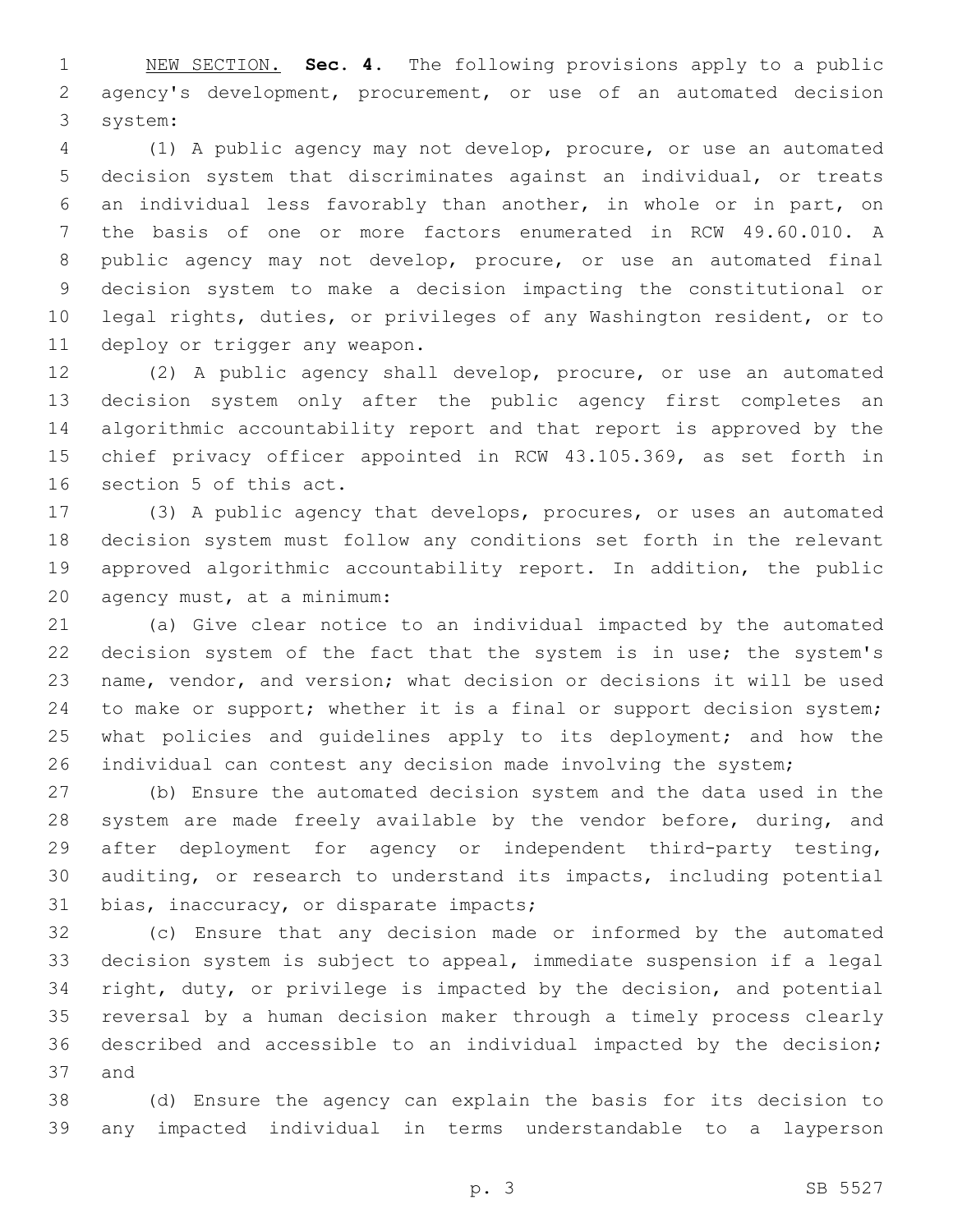including, without limitation, by requiring the vendor to create such 2 an explanation.

 (4) A procurement contract for an automated decision system entered into by a public agency must ensure the minimum standards set forth in this section can be effectuated without impairment, including requiring the vendor to waive any legal claims that may impair these minimum standards. Such a contract may not contain nondisclosure or other provisions that prohibit or impair these 9 minimum standards.

 NEW SECTION. **Sec. 5.** (1) A public agency intending to develop, procure, or use an automated decision system must produce an algorithmic accountability report for that system, and that system must be approved by the chief privacy officer appointed in RCW 43.105.369 prior to deployment. The agency must submit the algorithmic accountability report to the chief privacy officer. The chief privacy officer must post the algorithmic accountability report on the chief privacy officer's office's public web site and invite public comment on the algorithmic accountability report for a period 19 of no less than thirty days. After receiving public comment, the chief privacy officer must determine whether the intended use of the automated decision system meets the minimum standards set forth in section 4 of this act. On the basis of that determination, the chief privacy officer may approve the algorithmic accountability report, deny it, or make changes to it prior to approval.

 (2) Each algorithmic accountability report must include clear and 26 understandable statements of the following:

27 (a) The automated decision system's name, vendor, and version; a description of its general capabilities, including reasonably foreseeable capabilities outside the scope of the agency's proposed use;30

 (b) The type or types of data inputs that the technology uses; how that data is generated, collected, and processed; and the type or types of data the system is reasonably likely to generate;

 (c) A description of the purpose and proposed use of the automated decision system, including what decision or decisions it will be used to make or support; whether it is a final or support decision system; and its intended benefits, including any data or 38 research demonstrating those benefits;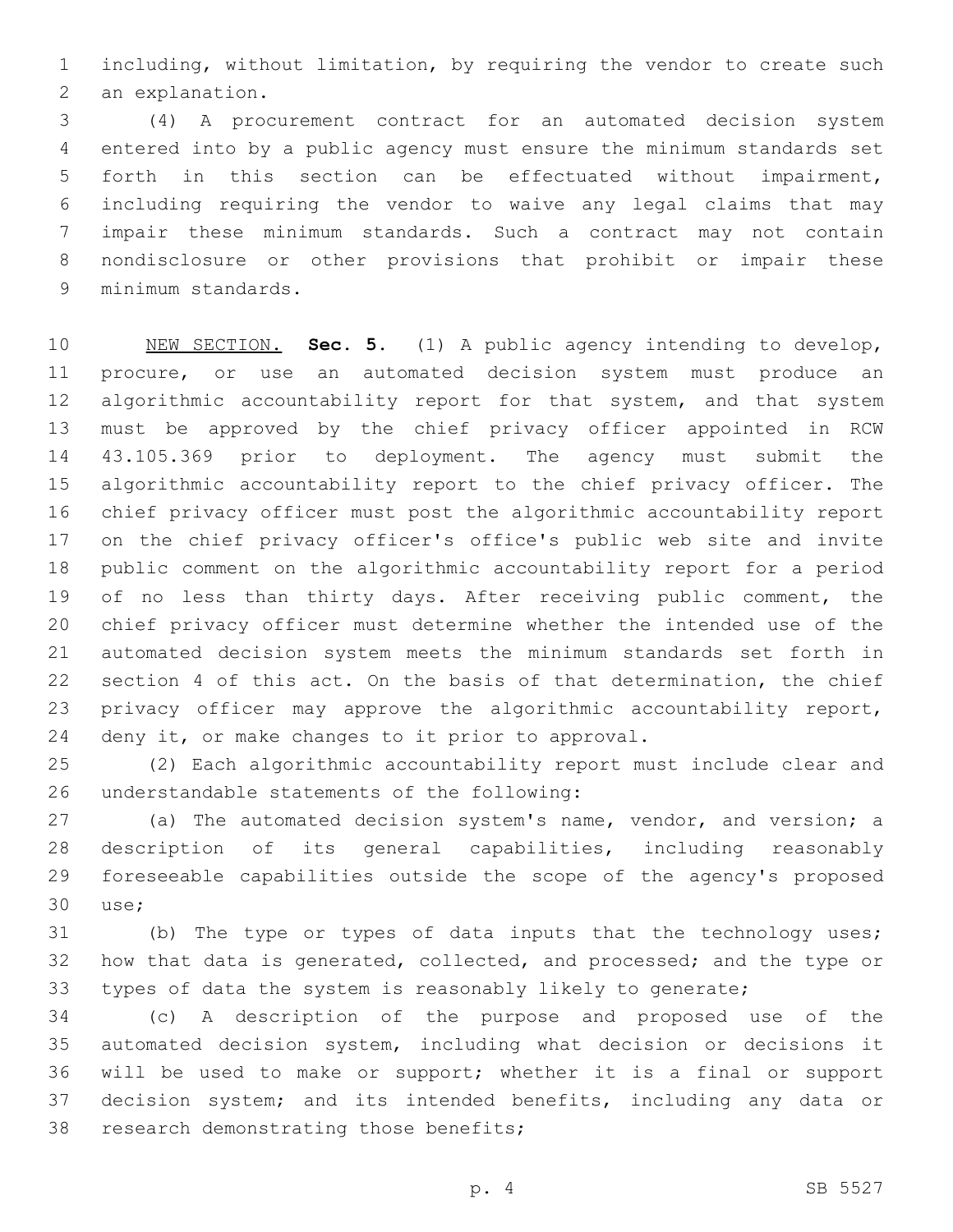(d) A description of how the agency plans to comply with each 2 requirement set forth in section 4 of this act;

 (e) A clear use and data management policy, including protocols 4 for the following:

 (i) How and when the automated decision system will be deployed or used and by whom, including but not limited to: The factors that will be used to determine where, when, and how the technology is deployed; and other relevant information, such as whether the technology will be operated continuously or used only under specific circumstances. If the automated decision system will be operated or used by another entity on the agency's behalf, the algorithmic accountability report must explicitly include a description of the other entity's access and any applicable protocols;

 (ii) Any additional rules that will govern use of the automated decision system and what processes will be required prior to each use 16 of the automated decision system;

 (iii) How automated decision system data will be securely stored and accessed, and whether an agency intends to share access to the automated decision system or the data from that automated decision 20 system with any other entity, and why; and

 (iv) How the agency will ensure that all personnel who operate the automated decision system or access its data are knowledgeable about and able to ensure compliance with the use and data management policy prior to use of the automated decision system;

 (f) A description of any public or community engagement held and any future public or community engagement plans in connection with 27 the automated decision system;

 (g) A description of any potential impacts of the automated decision system on civil rights and liberties and potential disparate impacts on marginalized communities, and a mitigation plan; and

 (h) A description of the fiscal impact of the automated decision system, including: Initial acquisition costs; ongoing operating costs such as maintenance, licensing, personnel, legal compliance, use auditing, data retention, and security costs; any cost savings that 35 would be achieved through the use of the technology; and any current or potential sources of funding, including any subsidies or free products being offered by vendors or governmental entities.

 NEW SECTION. **Sec. 6.** Any person who is injured by a material violation of this chapter, including denial of any government benefit